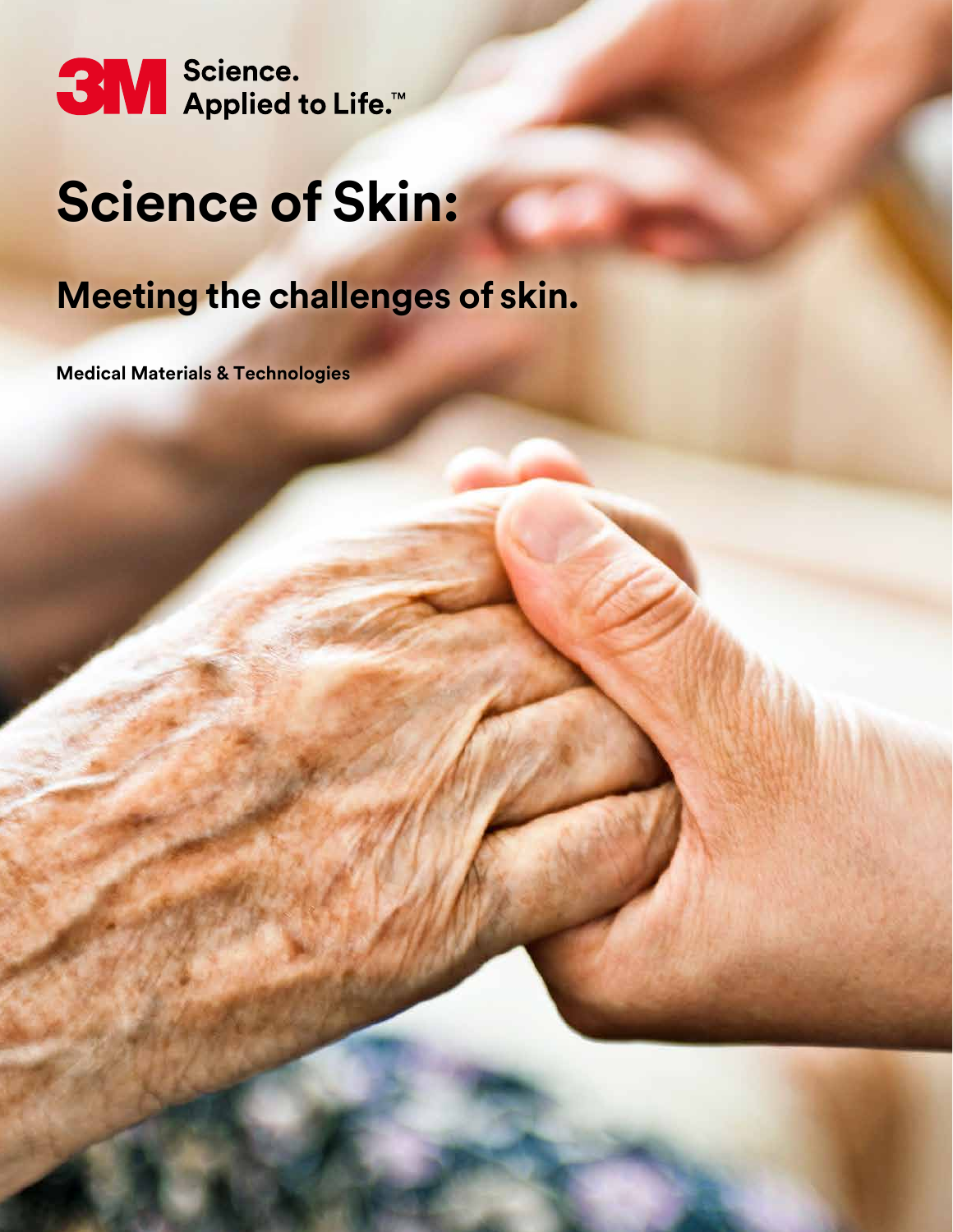## **Science of Skin:**

### **Meeting the challenges of skin.**

#### **Authors: Del R. Lawson, Ph.D, R&D Manager in Medical Solutions Division**

The skin is a dynamic organ, reflecting who we are and often telling the story of our health. Changes to the skin can be an early sign of a health condition or disease.

When skin is damaged, it can negatively impact our psychological and physical health.<sup>1,2</sup> The skin's ability to act as a barrier depends on a variety of factors, including: structure of skin, genetics and lifestyle, environmental factors, skin changes over our lifetime and underlying conditions and diseases.

Skin is our largest organ and it is critical to maintaining our bodies and our health. Our skin does an amazing job of protecting us from damage and infections. Recent research has shown that we live in harmony with the bacteria in our environment.3 In fact, we rely on bacteria to keep us healthy and bacterial communities are part of normal skin function.

Skin is the body's first line of defense, but for a scientist or design engineer, it can be a complex puzzle to design adhesives, dressings and devices for both healthy and compromised skin. As a living, breathing organ, skin sweats, stretches and grows hair. It can behave differently based on conditions including age.

#### **Our changing skin**

As we age, our skin changes. We may not fully understand why these changes occur, but scientists have been tracking and documenting them for decades.

When babies are born premature, their skin can be fragile. Babies born before a full 40 weeks of gestation have an increased risk of infection due to an imbalance in the skin's microbiome. 4 They are also at higher risk for Medical Adhesive-Related Skin Injury (MARSI) because their skin is not fully developed.



Using a tape designed for healthy skin can cause trauma due to the nature of the adhesive or upon removal.

As we age, the epidermis flattens and thins. This means an increased risk for older patients when any adhesive is attached to their skin. Damage, including MARSI, tension blisters, skin stripping and skin tears can be a painful reality when a device or dressing is removed. This happens when the strength of the adhesive is greater than the strength of the bond between the skin cells.<sup>5</sup> That's why it's important to maintain a balance between performance of the adhesive and the maintenance of skin integrity.

#### **Sticking to skin: solving the puzzle**

As we advance new technologies, the demand for adhesives and devices that attach to our skin increases – from wound care dressings to drug delivery solutions and wearable sensors. Scientists and engineers must answer complex questions when choosing the right adhesive system for these devices, such as: How long will the adhesive or device remain on the patient? Where will the adhesive or sensor be placed on the body? What skin types or conditions will be encountered for typical users?

#### **The impact of MARSI on wearable device selection**

When designing stick-to-skin medical devices, skin can be a fierce adversary. Any wearable substrate that adheres to the skin is likely to require a medical-grade pressure-sensitive adhesive. When you select the adhesive, it is important to consider the activity, age and health of the patient, as well as skin allergens.

Additionally, patients with fragile skin, such as newborns and the elderly, can be vulnerable to MARSI.

Constant contact with moisture can also make skin vulnerable to injury. Designers must take care to select quality materials during the concept stage of wearable device development. In addition to being of high quality, the materials must take into consideration common skin allergens and irritants and be tested to industry safety testing standards.

The choice of one material layer can also affect other materials of construction. For example, certain polymers from one layer can interact with adhesives in another layer after assembly, causing them to fail. Biological factors that can make sticking to skin difficult include age, moisture and hair. An improperly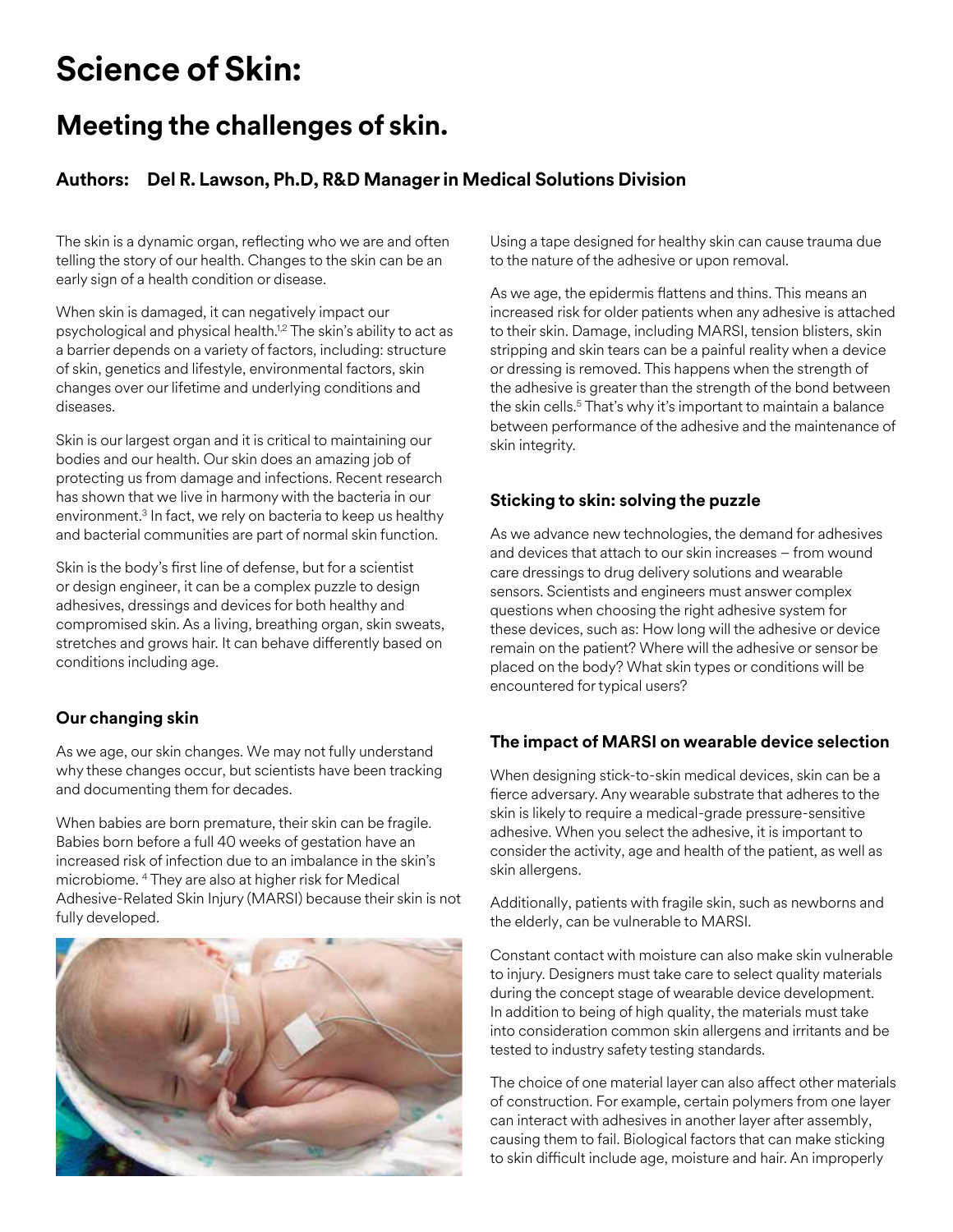selected or applied adhesive can even cause hair follicles to become inflamed, which is a condition called folliculitis. Just as wearable devices must be tested to ensure the safety of the user, so should the adhesive be tested on human skin and pass biocompatibility tests.



Fortunately, scientists have made significant advancements to protect and maintain skin health. In cooperation with clinicians, skin disease experts, medical manufacturers and experts researching the structure of skin have developed innovative solutions that help reduce the risk of skin damage.

#### **Alcohol-free barrier film**

Skin barrier products provide a protective interface between the skin and adhesives to reduce the risk of MARSI and protect the skin from body fluids. Users can apply alcoholfree barrier film and allow them time to dry prior to applying adhesive products, particularly if the patient is at high risk for skin injury.6

Alcohol-free barrier films help reduce the incidence of red, irritated skin (erythema) and skin stripping after medical adhesives are removed, including in newborns.<sup>7,8</sup> They also help protect skin around wounds.<sup>9,10</sup>

#### **Polymer chemistry**

A novel cyanoacrylate polymer formulation has been proven to protect the skin by creating a highly durable, ultra-thin, transparent, breathable and flexible barrier. This elastomeric film protects the underlying tissue from fluids, so it can heal and regenerate.<sup>11,12</sup> It protects patients under challenging conditions and is able to attach to wet, weepy, damaged skin surfaces.13 This film allows easy, gentle cleansing, can be applied quickly and lasts up to seven days.<sup>14</sup>

#### **Silicone adhesives**

Silicone adhesives and tapes have been shown to be gentler to skin than other adhesive products and decrease the risk of MARSI. Silicone tape provides immediate adhesive strength and is soft and flexible enough to conform to uneven surfaces. Plus, it maintains constant strength for as long as it's left in place. In addition, the gentle adhesion of silicone pressuresensitive adhesives (PSAs) do not cause skin trauma when properly removed and work well for repeat applications or repositioning a medical device.

#### **Acrylic adhesives**

Acrylates are customizable and demonstrate adhesion that increases over time as they warm against the body into the nooks and crannies on the top layer of skin and increase the surface area they bond with. They're also breathable and, overall, a better choice than synthetic rubber adhesives.

#### **Putting skin first**

Scientists and health care specialists are working hard to advance clinical practice and to better understand the science of skin. Clinicians, skin injury and infection experts, industrial manufacturers and science companies have collaborated to develop better ways to assess different patients. They are improving practice standards, creating better processes and team approaches, and inventing better products and therapies to help protect the skin.

Skin should not be an afterthought. Instead, it should be a core consideration for the use of any medical device that interacts with or adheres to the skin. Consider these key questions before beginning product development:

- What type of securement is required?
- Have you considered the pros and cons of multiple types of adhesives, including how they stick to the skin, gentleness, and ability to adhere for different lengths of time?
- How will your product be tested and how will testing integrate skin safety?
- Does your team have experience in skin science and knowledge of best practices?
- Would the use of a barrier film effect the device?

By understanding why skin matters, what can happen when skin is not considered or maintained, and how scientific advancements can play a role in improving skin health, you can make a different commitment to care. One that starts with skin and considers people from the outside in, not just the inside out.